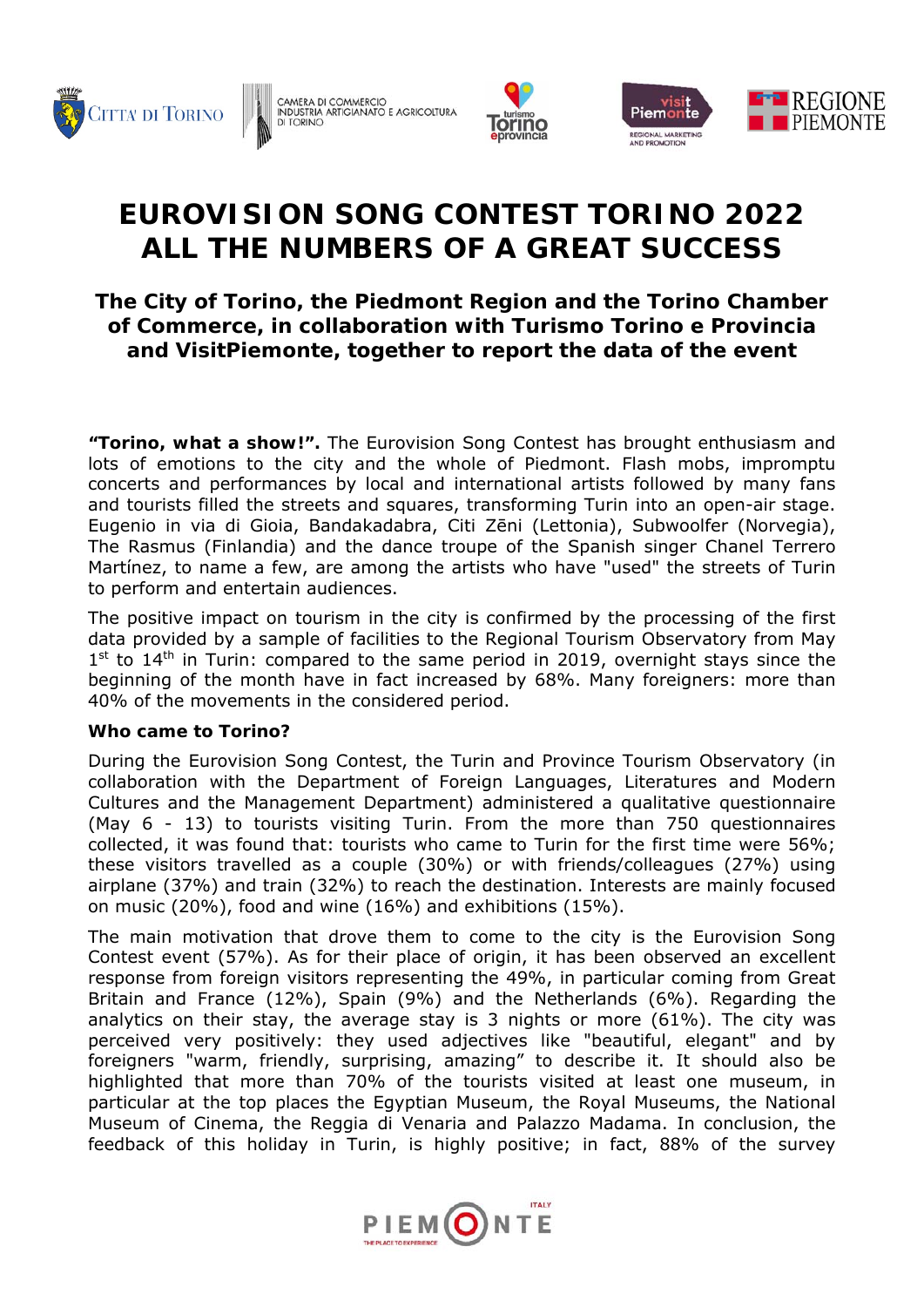participants claimed that they had a positive experience and would return a second time (90%).

#### **Delegations' Social Programme - Press**

Turismo Torino e Provincia has organized the **Delegations' social programme** (from Saturday 30<sup>th</sup> April to Saturday  $14$ <sup>th</sup> May for the 40 delegations coming from the 40 competing countries, 20 experiences in Torino and 6 in Piedmont, inflected in the topics excellence, green, unusual, contemporary, multi-sense, landscapes) that were attended by more than 1,100 people from 37 delegations, including 12 who also chose to discover Piedmont. Moreover, with the contribution of the Torino Chamber of Commerce, Turismo Torino e Provincia has also implemented the SOCIAL PROGRAMME PRESS (6 proposals from the GIA/Federagit and Maestri del Gusto Trade Associations of Torino and province, 12 museums, 2 tastings, 6 excursions in the region, 5 excursions in the province from Saturday, May 7 to Saturday, May 14), which recorded more than 140 bookings, including visits to the Royal Residences and food&wine experiences such as Merenda Reale and Extra Vermouth.

#### **Social Channels**

#### **The social channels used by the entities involved in promoting the event (Facebook, Twitter and Instagram) reached a total of more than 2,400,000 people.**

The website turismotorino.org registered more than 27 thousand users (+135.96% compared to the same period last year) and scored more than 35 thousand visits (+146.89% compared to the same period last year). The digital PR campaign, carried out by Turismo Torino e Provincia, has also obtained excellent results, with 7 national creators on all social networks with a strong following on TikTok, the Official Entertainment Partner of Eurovision Song Contest, including for example Pietro Morello, who already was Ambassador of the City of Torino. The Stories scored an average of 151,844 views and reached 145,126 accounts; 751,739 impressions obtained by the reels, 54,612 likes, 790 comments and 110 saves. The drive-to-event campaign (through SMS marketing, sending messages to profiled database of Turin and province, Native Advertising, on major websites and magazines that allow geolocation of users and DEMs (Direct Email Marketing), sending emails to profiled user database) recorded: 94500 text messages read out of 95000 sent; 19000 DEMs read out of 200000 delivered and more than 750000 banner views.

#### **Eurovision Village - Valentino Park**

With nearly 350 artists involved, Eurovision Village offered over 55 hours of entertainment in 8 very intense days spanning various genres and involving 20 official Eurovision Song Contest delegations. With an audience of artists from 24 different nations, bands formed or reunited for this occasion, the Valentino Village registered more than 220,000 visitors. A completely unprecedented format characterized the schedule that has involved the wide local artistic community in a major event of international scope, giving life to a "glocal" stage, surrounded in the Valentino Park in the city centre, showing more than 20 original productions and collaborations, thus melting local with great national and foreign performers. Unpublished, high-quality proposals that allowed the vast Village audience to meet new artists and be able to see international stars play with musicians from Turin and beyond. Other data: 24 volunteers involved each day for 8 days, summing up 192 people; 80 production staff, show technicians and workers. A total of more than 150 people.